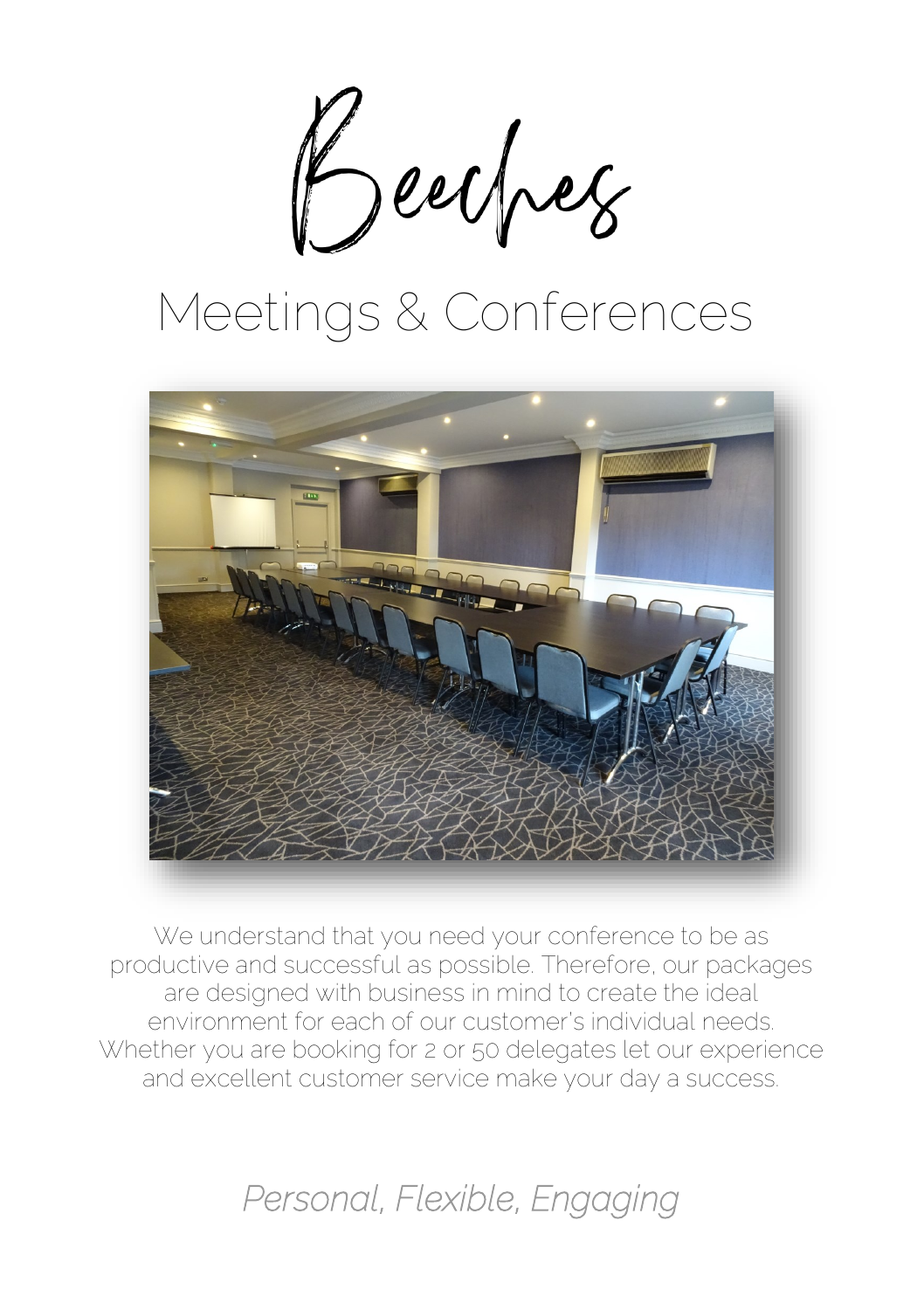#### *All prices displayed are excluding VAT.*

#### *All packages below are subject to a minimum of 10 delegates.*

#### Day Delegate Rate £35.00

- Full Day Room Hire
- Arrival Tea, Coffee & Mini Danish Pastries
- Two Additional Servings Of Tea, Coffee & Biscuits Throughout The Day
- Bespoke Buffet Lunch With A Choice Of Fruit Juice Or Cordials
- Jugs Of Water
- LCD Projector & Screen
- Conference Paper & Stationary
- $\bullet$  \X/ifi
- On Site Parking

#### Premium Day Delegate Rate (Bridgford Suite) £45.00

- Full Day Room Hire
- Unlimited Tea, Coffee & Orange Juice
- Arrival Mini Danish Pastries or Breakfast Rolls
- Bottled Water
- Bespoke Buffet Lunch plus an additional 5 options from either light bites or premium bites.
- Fruit Juice & Cordials served with lunch
- Afternoon Tea (Fruit & Plain Scones With Fresh Jam & Cream)
- Conference Paper & Stationary
- Projector & Screen
- Flipchart & Pens
- $\bullet$   $\sqrt{X/f}$
- On Site Parking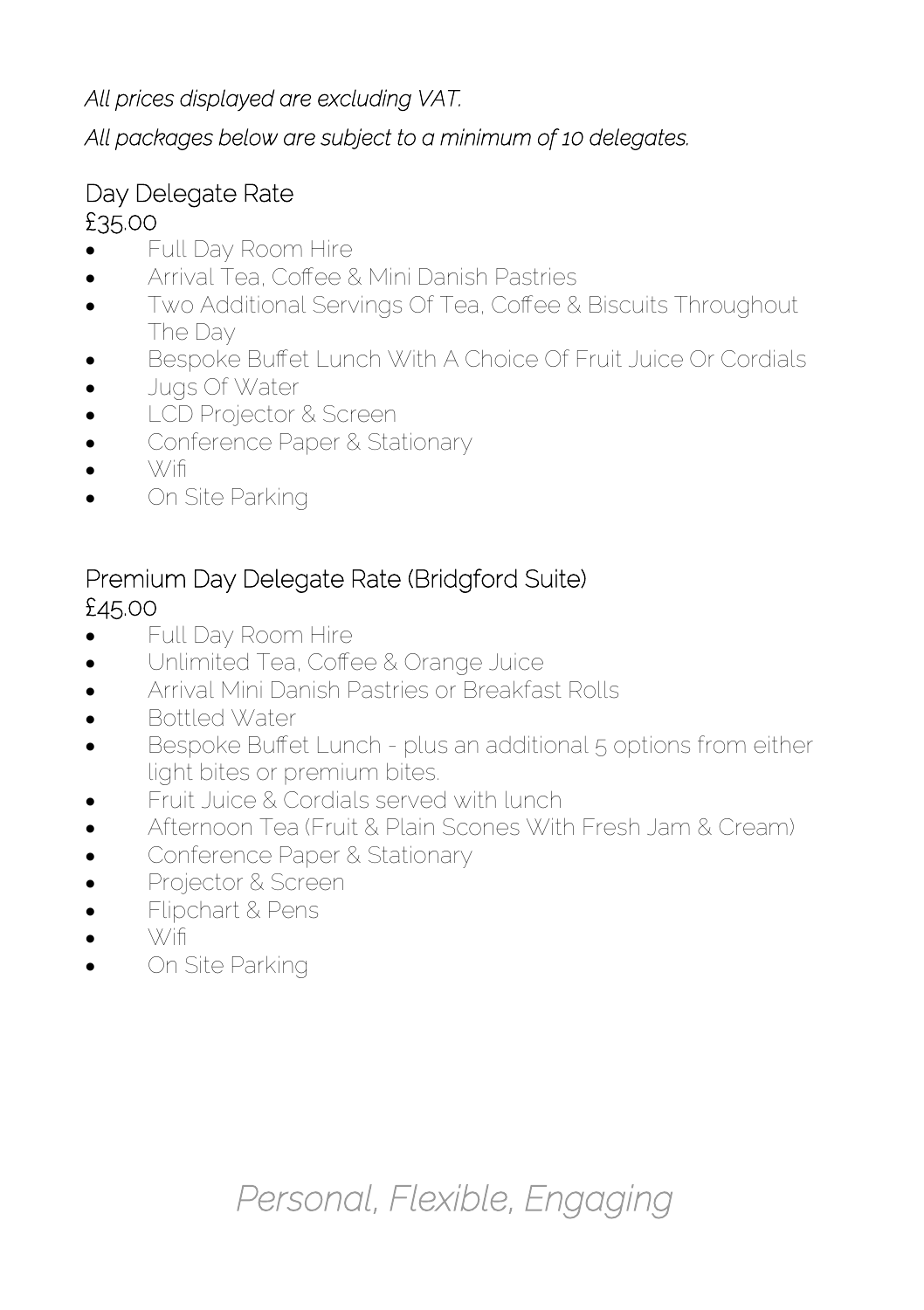#### Half Day Delegate Rate £16.00

- 4 Hours Room Hire
- Two Servings Of Tea & Coffee
- Arrival Mini Pastries or Afternoon Tea (Fruit & Plain Scones With Fresh Jam & Cream)
- Projector And Screen
- Conference Paper & Stationary
- Wifi
- On Site Parking

#### 24 Hour Delegate Rate £145.00

- Overnight Accommodation
- Full English Breakfast
- Two Course Dinner
- One Day Conference Facilities As Outlined In Our Day Delegate Rate \*
- Use Of Gymnasium & Spa

\*Upgrade Your Package – Upgrade To The Premium Day Delegate Rate For £12pp



**Bridgford Suite**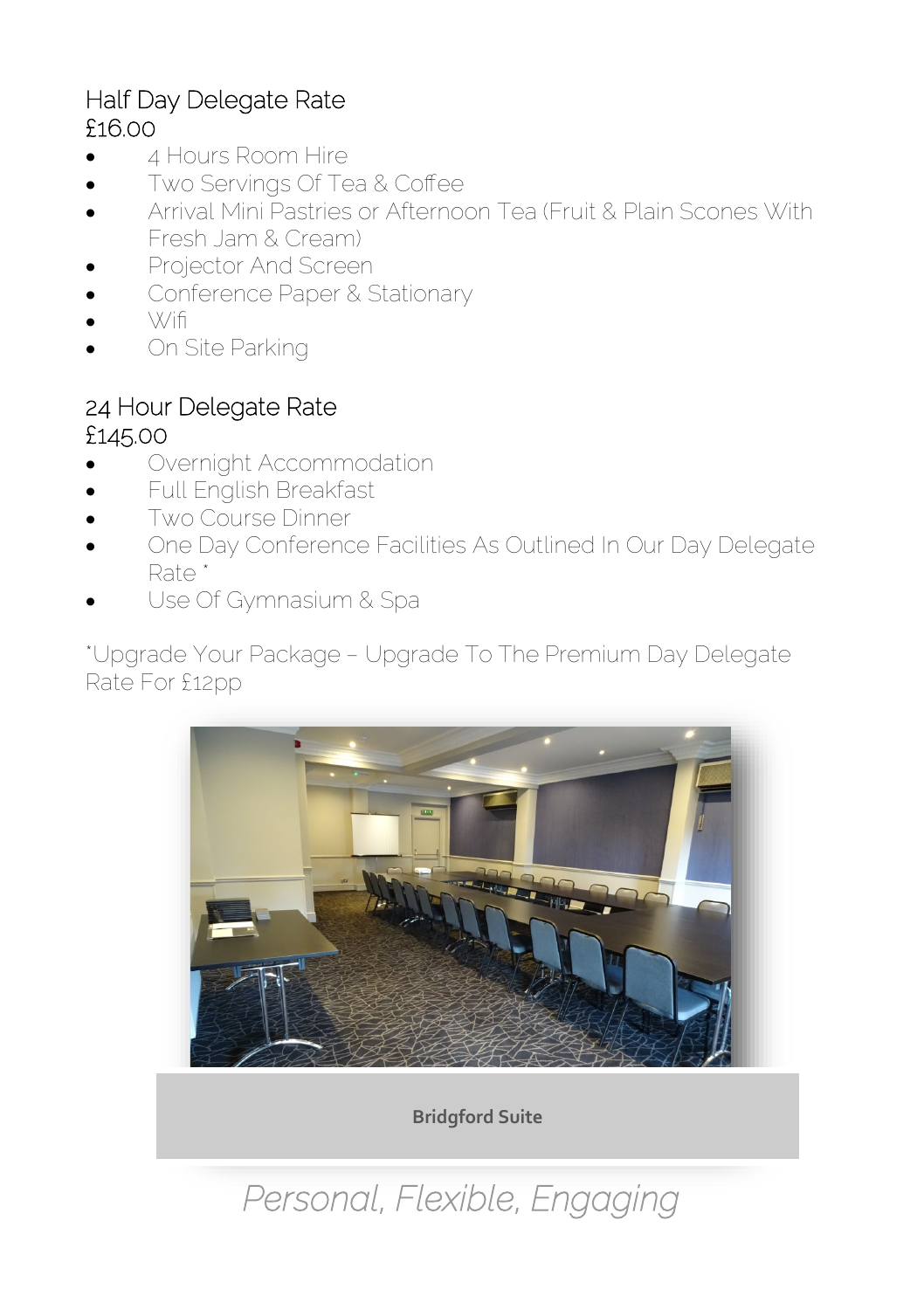Create Your Individual Package:

|                                    | <b>Bridgford Suite</b>                               | Wilford Suite |
|------------------------------------|------------------------------------------------------|---------------|
| Theatre                            | 50                                                   |               |
| Classroom                          | 22 - with 2 per<br>table<br>33 - with 3 per<br>table |               |
| U-Shape                            | 30                                                   |               |
| Boardroom                          | 24                                                   | 10            |
| Daylight                           | Y                                                    | Secondary     |
| Air con                            | Υ                                                    |               |
| Wifi                               | Υ                                                    |               |
| Full Day (8<br>Hours)              | \$280.00                                             | £150.00       |
| Half Day (4<br>Hours)              | £190.00                                              | £95.00        |
| <b>Evening Hire</b><br>(after 5pm) | \$120.00                                             | £70.00        |

#### Equipment Hire

*LCD Projector & Screen £65.00 Screen Only £15.00 Flip Chart & Pens £7.50*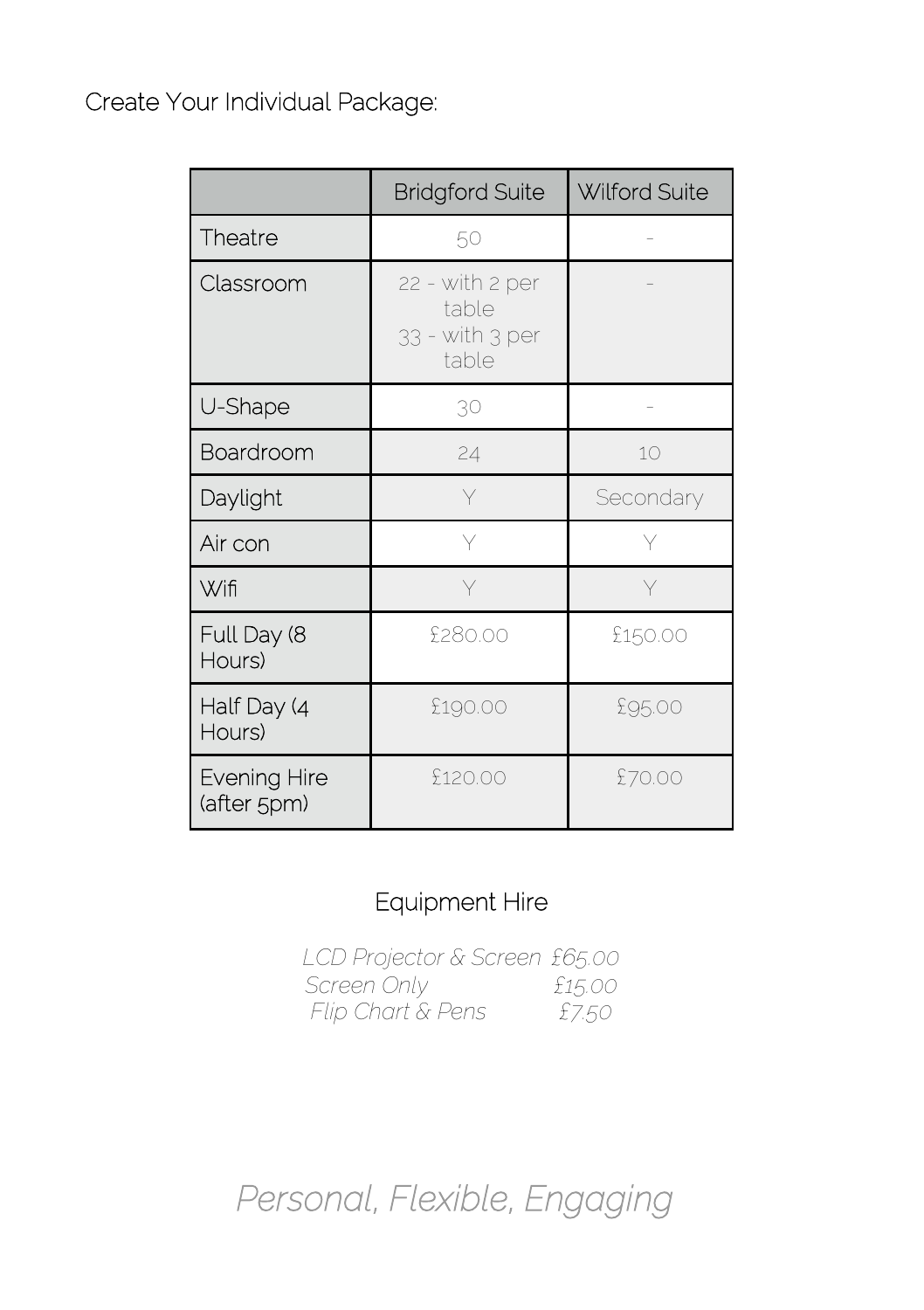#### Bespoke Buffet Lunch £10.50 per person

A Selection Of Traditional Sandwiches & Wraps\*

Warm Sausage & Vegetarian Rolls

Savoury Cheese & Onion Puffs (V)

Kettle Crisps

#### Choose 2 additional options from the 'light bites'

#### Light Bites - 2 included, add more for £2.00 per person, per item

Warm Spanish Frittata Bites\*

Onion Bhaji Platter & Mango Chutney (V)

Pork Pie & Pickle Platter

Spicy Potato Wedges & Salsa Dip (V)

Vegetable Spring Rolls (V)

#### Premium Bites - additional £3.00 per person, per item

Vegetable Samosas & Mint Yoghurt (V)

Iberian Ham Croquettes

Marinated Chicken Skewers

Smoked Salmon & Cream Cheese Toasts

Vegetable Pakoras & Mango Chutney (V)